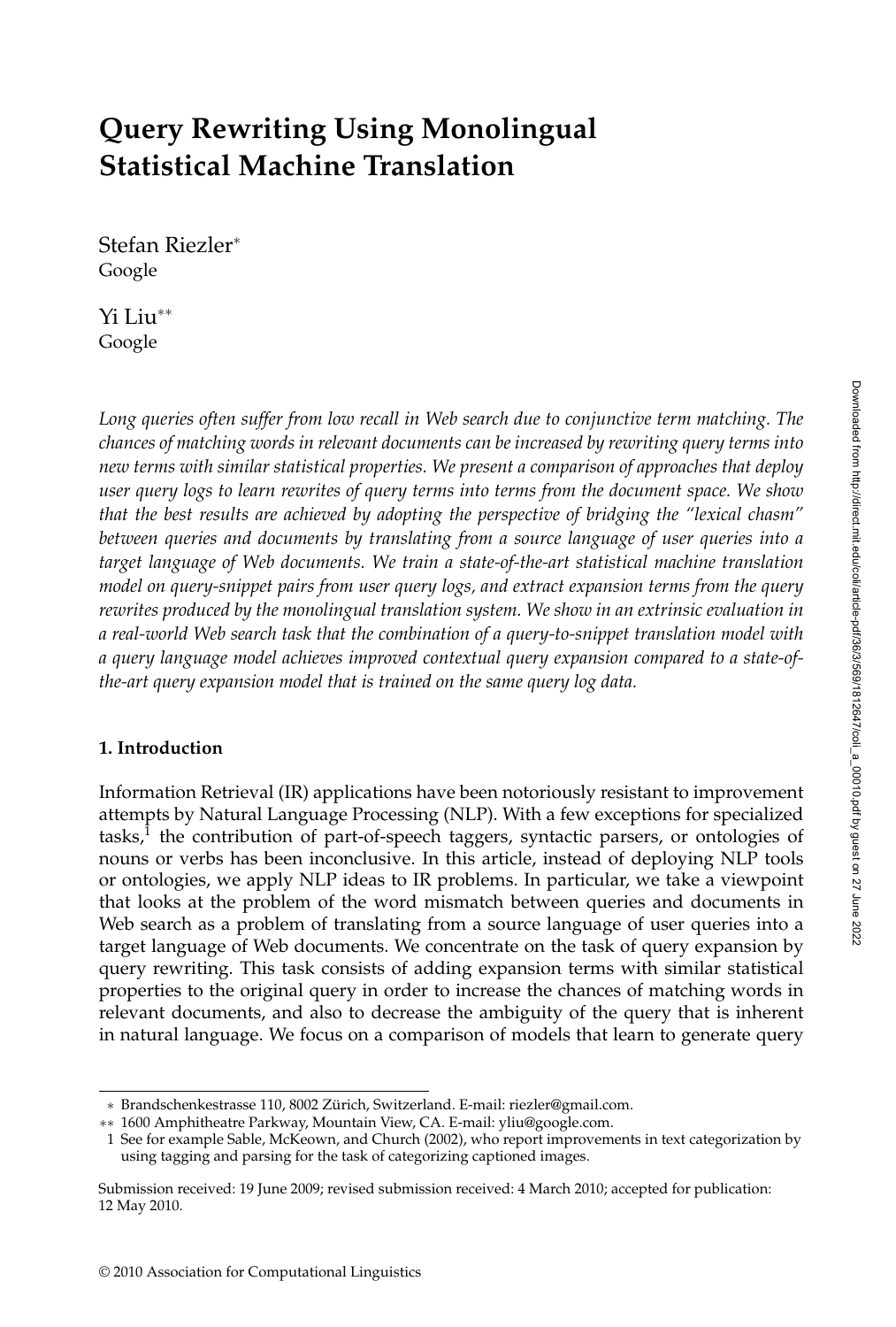rewrites from large amounts of user query logs, and use query expansion in Web search for an extrinsic evaluation of the produced rewrites. The experimental query expansion setup used in this article is simple and direct: For a given set of randomly selected queries, *n*-best rewrites are produced. From the changes introduced by the rewrites, expansion terms are extracted and added as alternative terms to the query, leaving the ranking function untouched.

Figure 1 shows expansions of the queries *herbs for chronic constipation* and *herbs for mexican cooking* using AND and OR operators. Conjunctive matching of all query terms is the default, and indicated by the AND operator. Expansion terms are added using the OR operator. The example in Figure 1 illustrates the key requirements to successful query expansion, namely, to find appropriate expansions in the context of the query. While *remedies*, *medicine*, or *supplement* are appropriate expansions in the context of the first query, they would cause a severe query drift if used in the second query. In the context of the second query, *spices* is an appropriate expansion for *herbs*, whereas this expansion would again not work for the first query.

The central idea behind our approach is to combine the orthogonal information sources of the translation model and the language model to expand query terms *in context*. The translation model proposes expansion candidates, and the query language model performs a selection in the context of the surrounding query terms. Thus, in combination, the incessant problems of term ambiguity and query drift can be solved. One of the goals of this article is to show that existing SMT technology is readily applicable to this task. We apply SMT to large parallel data of queries on the source side, and snippets of clicked search results on the target side. Snippets are short text fragments that represent the parts of the result pages that are most relevant to the queries, for example, in terms of query term matches. Although the use of snippets instead of the full documents makes our approach efficient, it introduces noise because text fragments are used instead of full sentences. However, we show that state-of-theart statistical machine translation (SMT) technology is in fact robust and flexible enough to capture the peculiarities of the language pair of user queries and result snippets. We evaluate our system in a comparative, extrinsic evaluation in a real-world Web search task. We compare our approach to the expansion system of Cui et al. (2002) that is trained on the same user logs data and has been shown to produce significant improvements over the local feedback technique of Xu and Croft (1996) in a standard evaluation on TREC data. Our extrinsic evaluation is done by embedding the expansion systems into a real-world search engine, and comparing the two systems based on the search results that are triggered by the respective query expansions. Our results show that the combination of translation and language model of a state-of-the-art SMT model produces high-quality rewrites and outperforms the expansion model of Cui et al. (2002).

In the following, we will discuss related work (Section 2) and quickly sketch Cui et al. (2002)'s approach (Section 3). Then we will recapitulate the essentials of

| (AND (OR herbs herb remedies medicine supplements)    |
|-------------------------------------------------------|
| for chronic constipation)                             |
| (AND (OR herbs spices) for mexican (OR cooking food)) |

#### **Figure 1**

Search queries *herbs for chronic constipation* and *herbs for mexican cooking* integrating expansion terms into OR-nodes in conjunctive matching.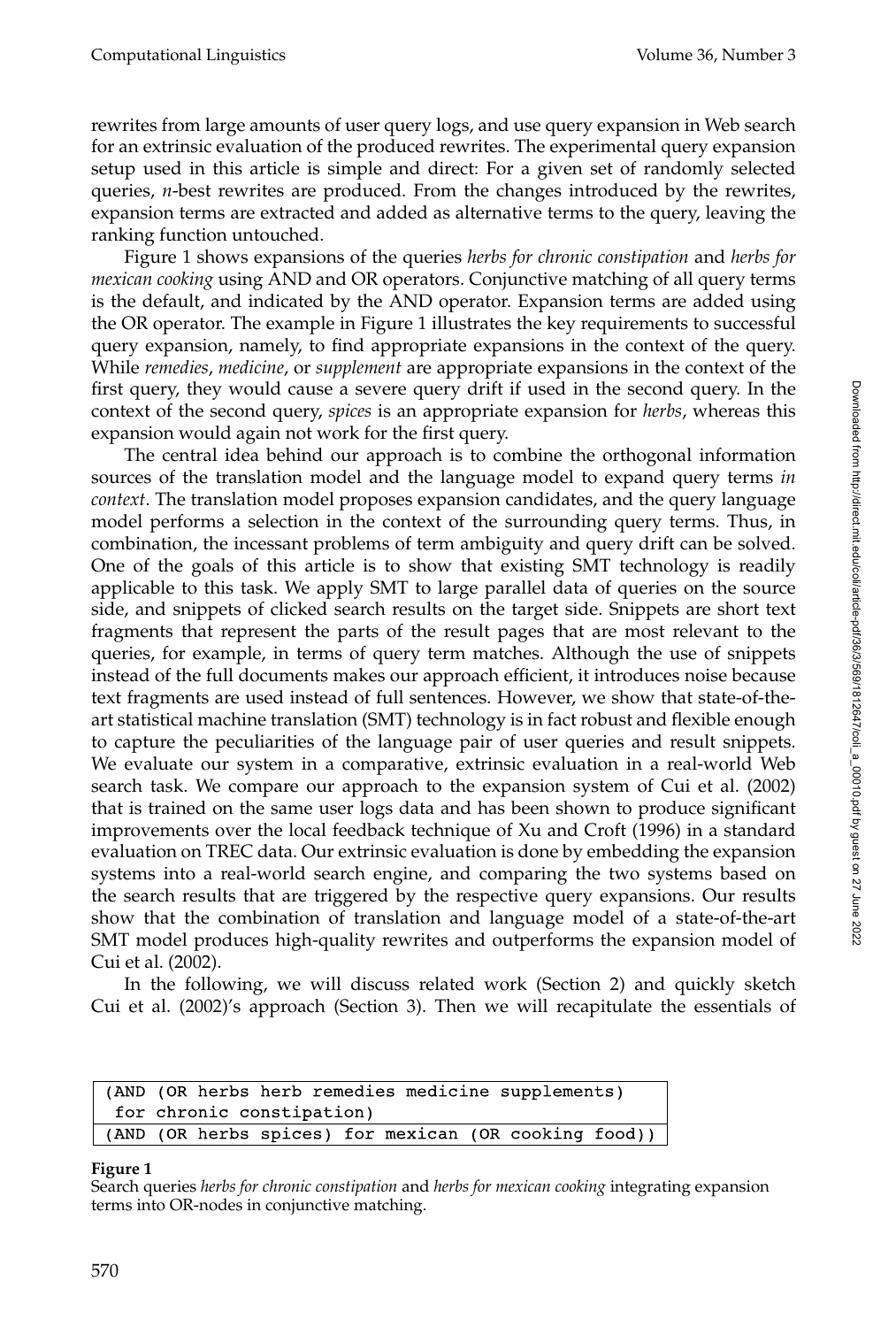state-of-the-art SMT and describe how to adapt an SMT system to the query expansion task (Section 4). Results of the extrinsic experimental evaluation are presented in Section 5. The presented results are based on earlier results presented in Riezler, Liu, and Vasserman (2008), and extended by deeper analyses and further experiments.

## **2. Related Work**

Standard query expansion techniques such as local feedback, or pseudo-relevance feedback, extract expansion terms from the topmost documents retrieved in an initial retrieval round (Xu and Croft 1996). The local feedback approach is costly and can lead to query drift caused by irrelevant results in the initial retrieval round. Most importantly, though, local feedback models do not learn from data, in contrast to the approaches described in this article.

Recent research in the IR community has increasingly focused on deploying user query logs for query reformulations (Huang, Chien, and Oyang 2003; Fonseca et al. 2005; Jones et al. 2006), query clustering (Beeferman and Berger 2000; Wen, Nie, and Zhang 2002; Baeza-Yates and Tiberi 2007), or query similarity (Raghavan and Sever 1995; Fitzpatrick and Dent 1997; Sahami and Heilman 2006). The advantage of these approaches is that user feedback is readily available in user query logs and can efficiently be precomputed. Similarly to this recent work, our approach uses data from user query logs, but as input to a monolingual SMT model for learning query rewrites.

The SMT viewpoint has been introduced to the field of IR by Berger and Lafferty (1999) and Berger et al. (2000), who proposed to bridge the "lexical chasm" by a retrieval model based on IBM Model 1 (Brown et al. 1993). Since then, ranking models based on monolingual SMT have seen various applications, especially in areas like Question Answering where a large lexical gap between questions and answers has to be bridged (Berger et al. 2000; Echihabi and Marcu 2003; Soricut and Brill 2006; Riezler et al. 2007; Surdeanu, Ciaramita, and Zaragoza 2008; Xue, Jeon, and Croft 2008). Whereas most applications of SMT ideas to IR problems used translation system scores for (re)ranking purposes, only a few approaches use SMT to generate actual query rewrites (Riezler, Liu, and Vasserman 2008). Similarly to Riezler, Liu, and Vasserman (2008), we use SMT to produce actual rewrites rather than for (re)ranking, and evaluate the rewrites in a query expansion task that leaves the ranking model of the search engine untouched.

Lastly, monolingual SMT has been established in the NLP community as a useful expedient for paraphrasing, that is, the task of reformulating phrases or sentences into semantically similar strings (Quirk, Brockett, and Dolan 2004; Bannard and Callison-Burch 2005). Although the use of the SMT in paraphrasing goes beyond pure ranking to actual rewriting, SMT-based paraphrasing has to our knowledge not yet been applied to IR tasks.

# **3. Query Expansion by Query–Document Term Correlations**

The query expansion model of Cui et al. (2002) is based on the principle that if queries containing one term often lead to the selection of documents containing another term, then a strong relationship between the two terms can be assumed. Query terms and document terms are linked via sessions in which users click on documents in the retrieval result for the query. Cui et al. define a session as follows: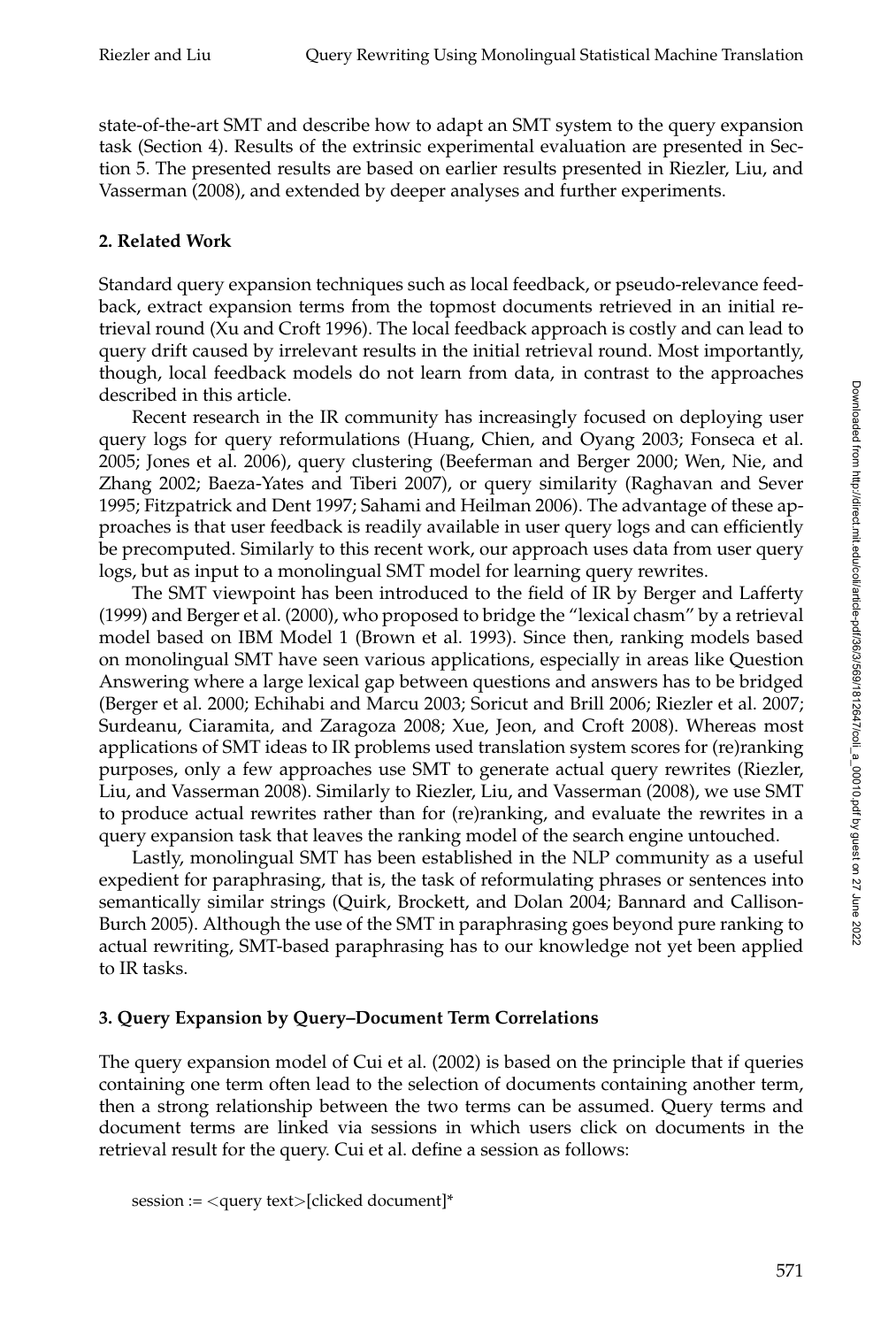According to this definition, a link is established if at least one user clicks on a document in the retrieval results for a query. Because query logs contain sessions from different users, an aggregation of clicks over sessions will reflect the preferences of multiple users. Cui et al. (2002) compute the following probability distribution of document words *w<sup>d</sup>* given query words *w<sup>q</sup>* from counts over clicked documents *D* aggregated over sessions:

$$
P(w^d|w^q) = \sum_D P(w^d|D)P(D|w^q)
$$
\n(1)

The first term in Equation (1) is a normalized *tfidf* weight of the document term in the clicked document, and the second term is the relative cooccurrence of the clicked document and query term.

Because Equation (1) calculates expansion probabilities for each term separately, Cui et al. (2002) introduce the following cohesion formula that respects the whole query *Q* by aggregating the expansion probabilities for each query term:

$$
C oWeight_Q(w^d) = \ln(\prod_{w^q \in Q} P(w^d | w^q) + 1)
$$
\n(2)

In contrast to local feedback techniques (Xu and Croft 1996), Cui et al. (2002)'s algorithm allows us to precompute term correlations off-line by collecting counts from query logs. This reliance on pure frequency counting is both a blessing and a curse: On the one hand it allows for efficient non-iterative estimation, but on the other hand it makes the implicit assumption that data sparsity will be overcome by counting from huge data sets. The only attempt at smoothing that is made in this approach is shifting the burden to words in the query context, using Equation (2), when Equation (1) assigns zero probability to unseen pairs. Nonetheless, Cui et al. (2002) show significant improvements over the local feedback technique of Xu and Croft (1996) in an evaluation on TREC data.

#### **4. Query Expansion Using Monolingual SMT**

#### **4.1 Linear Models for SMT**

The job of a translation system is defined in Och and Ney (2004) as finding the English string  $\hat{e}$  that is a translation of a foreign string f using a linear combination of feature functions  $h_m$ (**e**, **f**) and weights  $\lambda_m$  as follows:

$$
\hat{\mathbf{e}} = \arg \max_{e} \sum_{m=1}^{M} \lambda_m h_m(\mathbf{e}, \mathbf{f})
$$

As is now standard in SMT, several complex features such as lexical translation models and phrase translation models, trained in source-target and target-source directions, are combined with language models and simple features such as phrase and word counts. In the linear model formulation, SMT can be thought of as a general tool for computing string similarities or for string rewriting.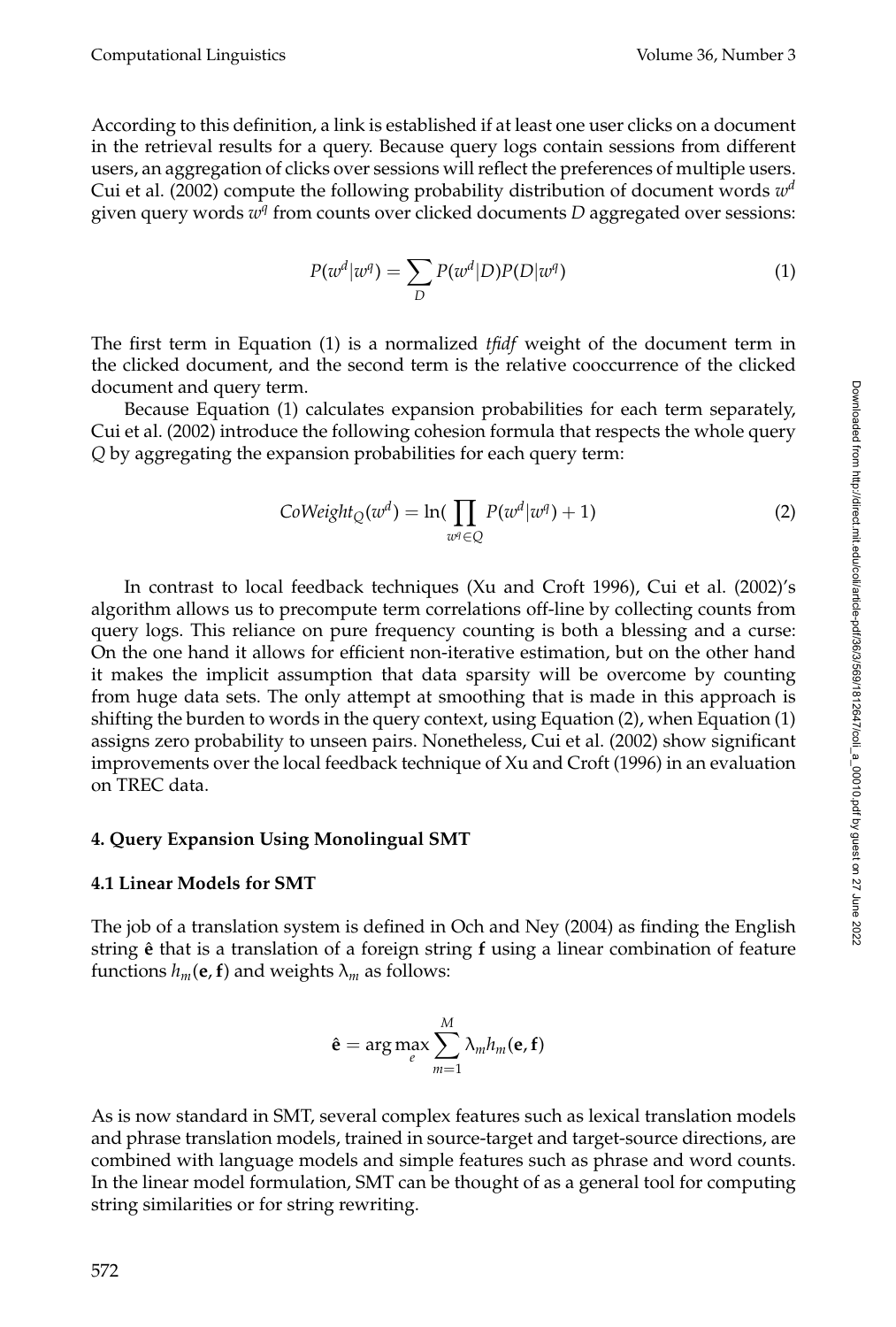## **4.2 Word Alignment**

The relationship of translation model and alignment model for source language string  $\mathbf{f} = f_1^J$  and target string  $\mathbf{e} = e_1^J$  is via a hidden variable describing an alignment mapping from source position *j* to target position *aj*:

$$
P(f_1^J|e_1^I) = \sum_{a_1^J} P(f_1^J, a_1^J|e_1^I)
$$

The alignment  $a_1^J$  contains so-called null-word alignments  $a_j = 0$  that align source words to the empty word.

In our approach, "sentence aligned" parallel training data are prepared by pairing user queries with snippets of search results clicked for the respective queries. The translation models used are based on a sequence of word alignment models, whereas in our case three Model-1 iterations and three HMM iterations were performed. Another important adjustment in our approach is the setting of the null-word alignment probability to 0.9 in order to account for the difference in sentence length between queries and snippets. This setting improves alignment precision by filtering out noisy alignments and instead concentrating on alignments with high support in the training data.

## **4.3 Phrase Extraction**

Statistical estimation of alignment models is done by maximum-likelihood estimation of sentence-aligned strings {(**f***s*, **e***s*) : *s* = 1, ... , *S*}. Because each sentence pair is linked by a hidden alignment variable  $\mathbf{a} = a_1^J$ , the optimal  $\hat{\theta}$  is found using unlabeled-data loglikelihood estimation techniques such as the EM algorithm:

$$
\hat{\theta} = \arg \max_{\theta} \prod_{s=1}^{S} \sum_{\mathbf{a}} p_{\theta}(\mathbf{f}_{s}, \mathbf{a} | \mathbf{e}_{s})
$$

The (Viterbi-)alignment  $\hat{a}_1^J$  that has the highest probability under a model is defined as follows:

$$
\hat{a}_1^J = \arg\max_{a_1^J} p_{\hat{\theta}}(f_1^J, a_1^J | e_1^I)
$$

Because a source–target alignment does not allow a source word to be aligned with two or more target words, source–target and target–source alignments can be combined via various heuristics to improve both recall and precision of alignments.

In our application, it is crucial to remove noise in the alignments of queries to snippets. In order to achieve this, we symmetrize Viterbi alignments for source–target and target–source directions by intersection only. That is, given two Viterbi alignments  $A_1 = \{(a_i, j) | a_i > 0\}$  and  $A_2 = \{(i, b_i) | b_i > 0\}$ , the alignments in the intersection are defined as  $A = A_1 \cap A_2$ . Phrases are extracted as larger blocks of aligned words from the alignments in the intersection, as described in Och and Ney (2004).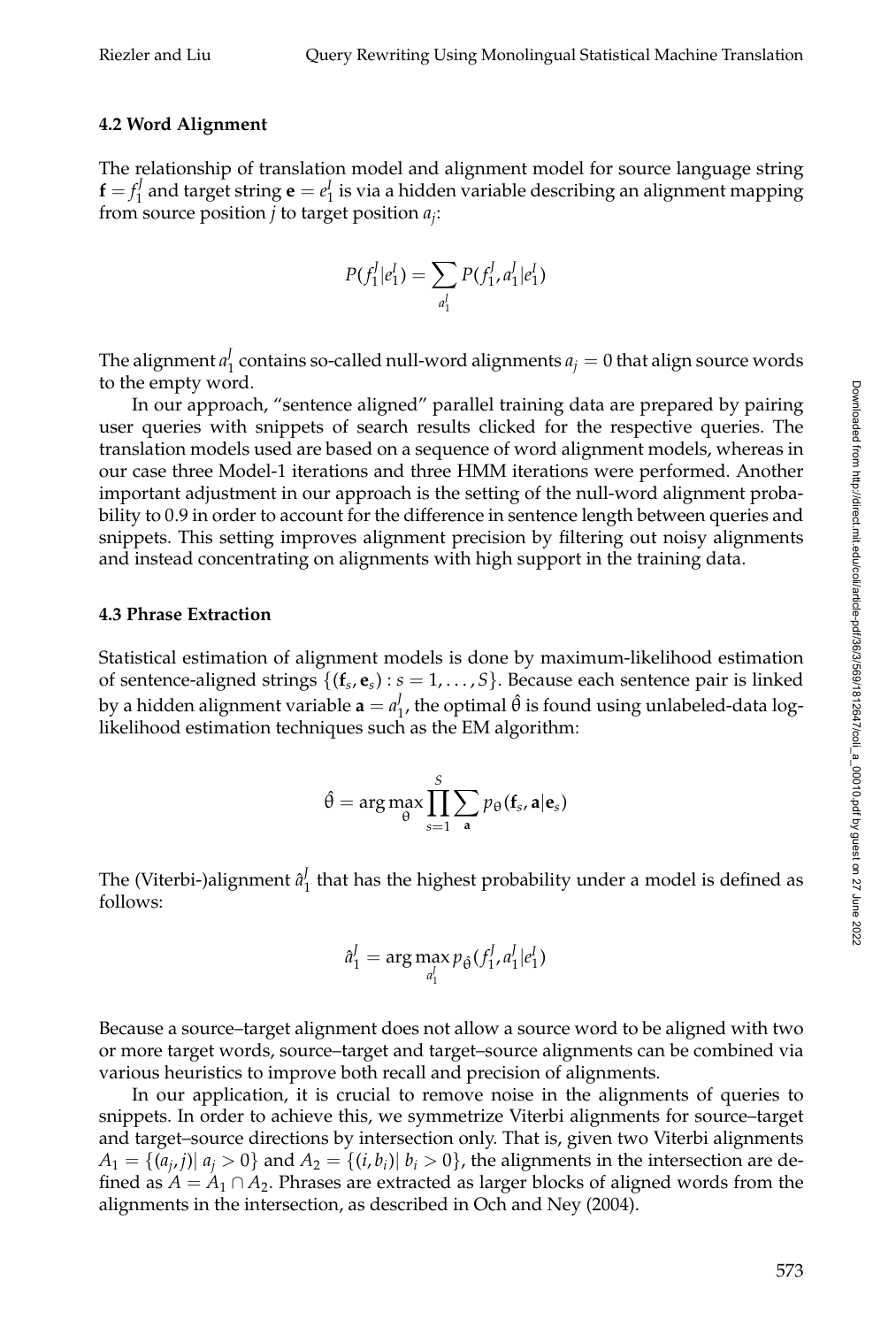# **4.4 Language Modeling**

Language modeling in our approach deploys an *n*-gram language model that assigns the following probability to a string  $w_1^L$  of words:

$$
P(w_1^L) = \prod_{i=1}^{L} P(w_i | w_1^{i-1})
$$
  

$$
\approx \prod_{i=1}^{L} P(w_i | w_{i-n+1}^{i-1})
$$

Estimation of *n*-gram probabilities is done by counting relative frequencies of *n*-grams in a corpus of user queries. Remedies for sparse data problems are achieved by various smoothing techniques, as described in Brants et al. (2007).

The most important departure of our approach from standard SMT is the use of a language model trained on queries. Although this approach may seem counterintuitive from the standpoint of the noisy-channel model for SMT (Brown et al. 1993), it fits perfectly into the linear model. Whereas in the first view a query language model would be interpreted as a language model on the source language, in the linear model directionality of translation is not essential. Furthermore, the ultimate task of a query language model in our approach is to select appropriate phrase translations in the context of the original query for query expansion. This is achieved perfectly by an SMT model that assigns the identity translation as most probable translation to each phrase. Descending the *n*-best list of translations, in effect the language model picks alternative non-identity translations for a phrase in context of identity-translations of the other phrases.

Another advantage of using identity translations and word reordering in our approach is the fact that, by preferring identity translations or word reorderings over non-identity translations of source phrases, the SMT model can effectively abstain from generating any expansion terms. This will happen if none of the candidate phrase translations fits with high enough probability in the context of the whole query, as assessed by the language model.

# **5. Evaluating Query Expansion in a Web Search Task**

## **5.1 Data**

The training data for the translation model and the correlation-based model consist of pairs of queries and snippets for clicked results taken from query logs. Representing documents by snippets makes it possible to create a parallel corpus that contains data of roughly the same "sentence" length. Furthermore, this makes iterative training feasible. Queries and snippets are linked via clicks on result pages, where a parallel sentence pair is introduced for each query and each snippet of its clicked results. This yields a data set of 3 billion query–snippet pairs from which a phrase-table of 700 million query–snippet phrase translations is extracted. A collection of data statistics for the training data is shown in Table 1. The language model used in our experiment is a trigram language model trained on English queries in user logs. *n*-grams were cut off at a minimum frequency of 4. Data statistics for resulting unique *n*-grams are shown in Table 2.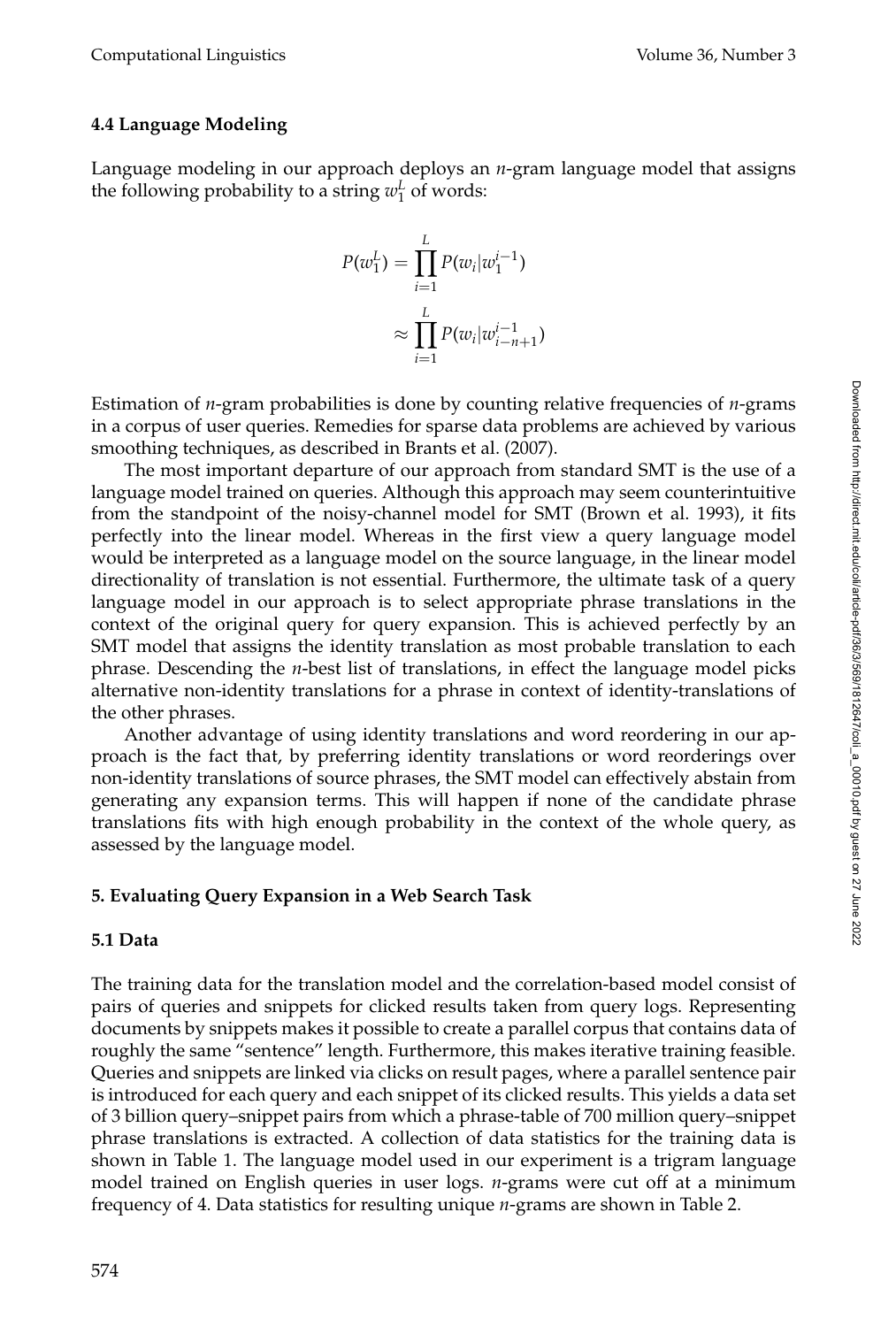| TADIE T<br>Statistics of query–snippet training data. |                                       |                |                             |  |  |  |
|-------------------------------------------------------|---------------------------------------|----------------|-----------------------------|--|--|--|
|                                                       | query-snippet<br>pairs                | query<br>words | snippet<br>words            |  |  |  |
| tokens<br>avg. length                                 | 3 billion<br>$\overline{\phantom{a}}$ | 2.6            | 8 billion 25 billion<br>8.3 |  |  |  |

#### **Table 1**

#### **Table 2**

Statistics of unique *n*-grams in language model.

| 1-grams 2-grams 3-grams         |  |
|---------------------------------|--|
| 9 million 1.5 billion 5 billion |  |

# **5.2 Query Expansion Setup**

The setup for our extrinsic evaluation deploys a real-world search engine, google.com, for a comparison of expansions from the SMT-based system, the correlation-based system, and the correlation-based system using the language model as additional filter. All expansion systems are trained on the same set of parallel training data. SMT modules such as the language model and the translation models in source–target and target– source directions are combined in a uniform manner in order to give the SMT and correlation-based models the same initial conditions.

The expansion terms used in our experiments were extracted as follows: Firstly, a set of 150,000 randomly extracted 3+ word queries was rewritten by each of the systems. For each system, expansion terms were extracted from the 5-best rewrites, and stored in a table that maps source phrases to target phrases in the context of the full queries. For example, Table 3 shows unique 5-best translations of the SMT system for the queries *herbs for chronic constipation* and *herbs for mexican cooking*. Phrases that are newly introduced in the translations are highlighted in **boldface**. These phrases are extracted for expansion and stored in a table that maps source phrases to target phrases in the context of the query from which they were extracted. When applying the expansion

#### **Table 3**

Unique 5-best phrase-level translations of queries *herbs for chronic constipation* and *herbs for mexican cooking*. Terms extracted for expansion are highlighted in **boldface**.

(herbs , herbs) (for , for) (chronic , chronic) (constipation , constipation) (herbs , **herb**) (for , for) (chronic , chronic) (constipation , constipation) (herbs , **remedies**) (for , for) (chronic , chronic) (constipation , constipation) (herbs , **medicine**) (for , for) (chronic , chronic) (constipation , constipation) (herbs , **supplements**) (for , for) (chronic , chronic) (constipation , constipation)

(herbs , herbs) (for , for) (mexican , mexican) (cooking , cooking) (herbs , herbs) (for , for) (cooking , cooking) (mexican , mexican) (herbs , herbs) (for , for) (mexican , mexican) (cooking , **food**) (mexican , mexican) (herbs , herbs) (for , for) (cooking , cooking) (herbs , **spices**) (for , for) (mexican , mexican) (cooking , cooking)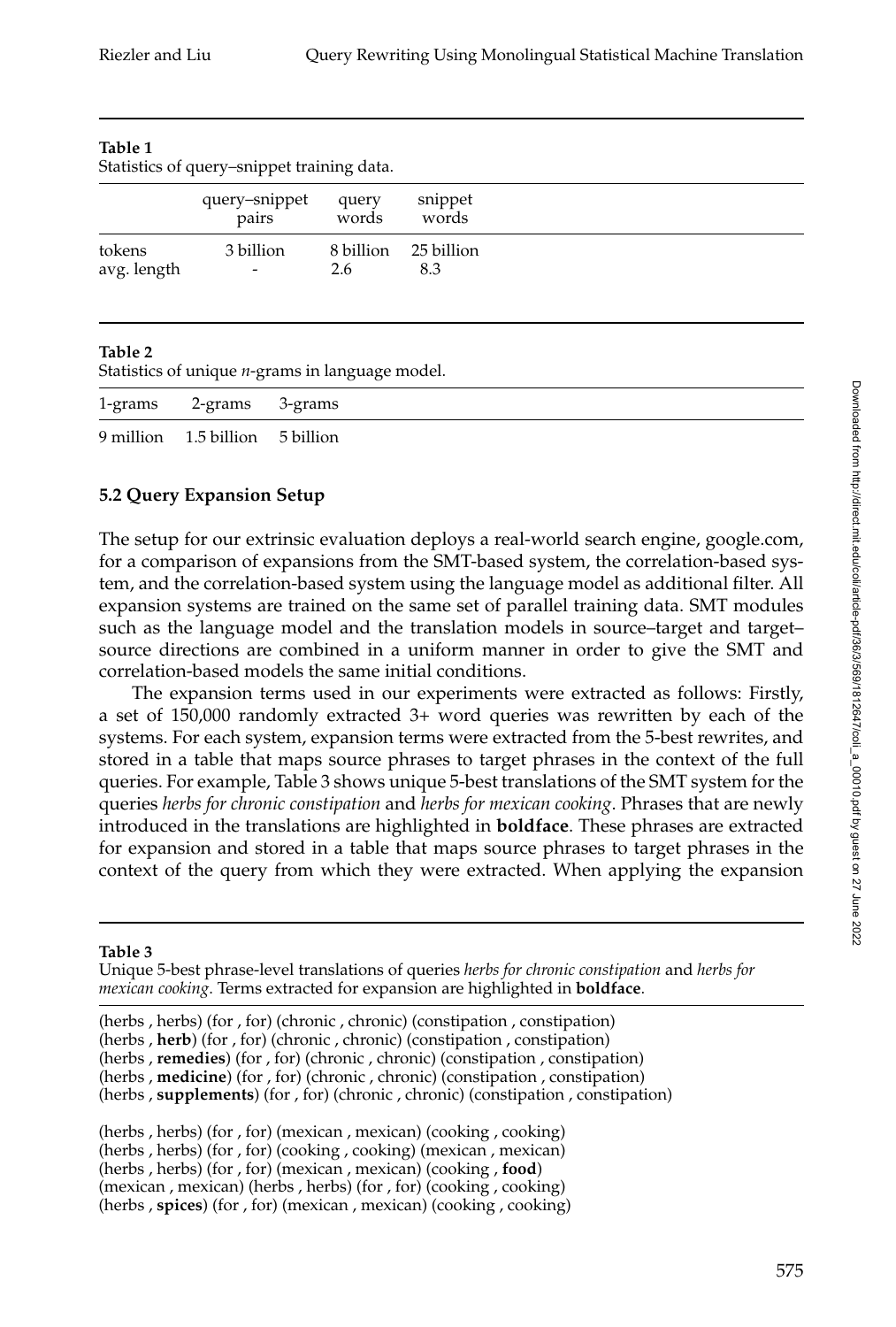table to the same 150,000 queries that were input to the translation, expansion phrases are included in the search query via an OR-operation. An example search query that uses the SMT-based expansions from Table 3 is shown in Figure 1.

In order to evaluate Cui et al. (2002)'s correlation-based system in this setup, we required the system to assign expansion terms to particular query terms. The best results were achieved by using a linear interpolation of scores in Equation (2) and Equation (1). Equation (1) thus introduces a preference for a particular query term to the wholequery score calculated by Equation (2). Our reimplementation uses unigram and bigram phrases in queries and expansions. Furthermore, we use *Okapi BM25* instead of *tfidf* in the calculation of Equation (1) (see Robertson, Walker, and Hancock-Beaulieu 1998).

In addition to SMT and correlation-based expansion, we evaluate a system that uses the query language model to rescore the rewrites produced by the correlation-based model. The intended effect is to filter correlation-based expansions by a more effective context model than the cohesion model proposed by Cui et al. (2002).

Because expansions from all experimental systems are done on top of the same underlying search engine, we can abstract away from interactions with the underlying system. Rewrite scores or translation probabilities were only used to create *n*-best lists for the respective systems; the ranking function of the underlying search engine was left untouched.

# **5.3 Experimental Evaluation**

The evaluation was performed by three independent raters. The raters were presented with queries and 10-best search results from two systems, anonymized, and presented randomly on left or right sides. The raters' task was to evaluate the results on a 7-point Likert scale, defined as:

- −**1.5:** much worse
- −**1.0:** worse
- −**0.5:** slightly worse
	- **0:** about the same
	- **0.5:** slightly better
	- **1.0:** better
	- **1.5:** much better

Table 4 shows evaluation results for all pairings of the three expansion systems. For each pairwise comparison, a set of 200 queries that has non-empty, different result lists for both systems is randomly selected from the basic set of 150,000 queries. The mean item score (averaged over queries and raters) for the experiment that compares the correlation-based model with language model filtering (corr+lm) against the correlation-based model (corr) shows a clear win for the experimental system.

**Table 4**

Comparison of query expansion systems on the Web search task with respect to a 7-point Likert scale.

| experiment | corr+lm | <b>SMT</b>                                                               | <b>SMT</b> |
|------------|---------|--------------------------------------------------------------------------|------------|
| baseline   | corr    | corr                                                                     | $corr+lm$  |
|            |         | mean item score $0.264 \pm 0.095$ $0.254 \pm 0.09125$ $0.093 \pm 0.0850$ |            |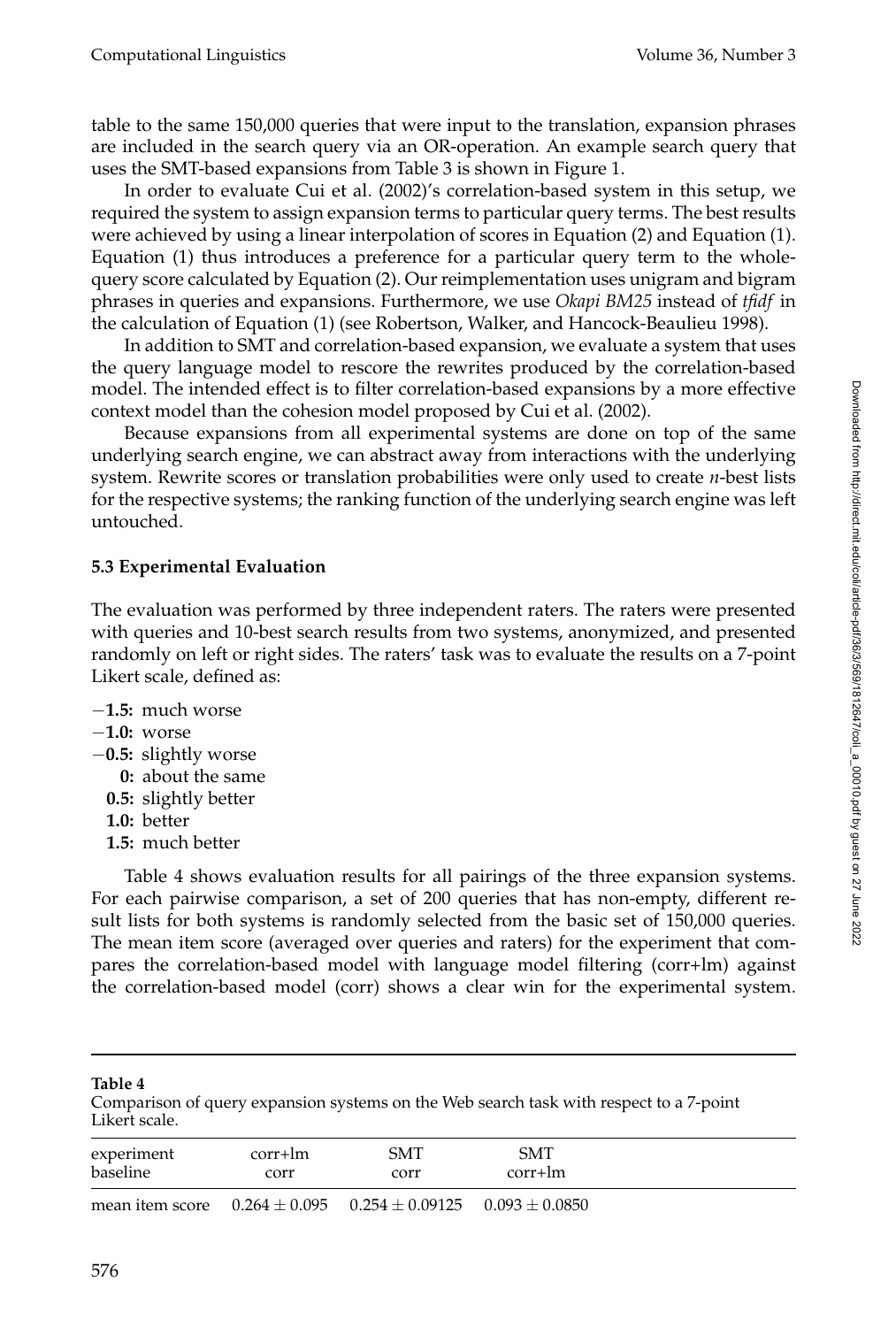An experiment that compares SMT-based expansion (SMT) against correlation-based expansions (corr) results in a clear preference for the SMT model. An experiment that compares the SMT-based expansions (SMT) against the correlation-based expansions filtered by the language model (corr+lm) shows a smaller, but still statistically significant, preference for the SMT model. Statistical significance of result differences has been computed with a paired t-test (Cohen 1995), yielding statistical significance at the 95% level for the first two columns in Table 4, and statistical significance at the 90% level for the last column in Table 4.

Examples for SMT-based and correlation-based expansions are given in Table 5. The first five examples show the five biggest wins in terms of mean item score for the SMT system over the correlation-based system. The second set of examples shows the five biggest losses of the SMT system compared to the correlation-based system. On inspection of the first set, we see that SMT-based expansions such as *henry viii restaurant portland, maine*, or *ladybug birthday ideas*, or *top ten restaurants, vancouver*, achieve a change in retrieval results that does not result in a query drift, but rather in improved retrieval results. The first and fifth result are wins for the SMT system because of nonsensical expansions by the baseline correlation-based system. A closer inspection of the second set of examples shows that the SMT-based expansion terms are all clearly related to the source terms, but not synonymous. In the first example, *shutdown* is replaced by *reboot* or *restart* which causes a demotion of the top result that matches the query exactly. In the second example, *passport* is replaced by the related term *visa* in the SMTbased expansion. The third example is a loss for SMT-based expansion because of a replacement of the specific term *debian* by the more general term *linux*. The correlationbased expansions *how many tv 30 rock* in the fourth example, and *lampasas county sheriff*

| query                                                    | <b>SMT</b> expansions                     | corr expansions                                | score   |
|----------------------------------------------------------|-------------------------------------------|------------------------------------------------|---------|
| broyhill conference<br>center boone                      |                                           | broyhill - welcome;<br>boone - welcome         | 1.5     |
| Henry VIII Menu<br>Portland, Maine                       | menu - restaurant,<br>restaurants         | portland - six;<br>menu - england              | 1.3     |
| ladybug birthday<br>parties                              | parties - ideas,<br>party                 | ladybug - kids                                 | 1.3     |
| top ten dining,<br>vancouver                             | dining - restaurants                      | dining $-10$                                   | 1.3     |
| international<br>communication in<br>veterinary medicine | communication -<br>communications, skills | international<br>communication -<br>college    | 1.3     |
| <b>SCRIPT TO SHUTDOWN</b><br>NT 4.0                      | SHUTDOWN -<br>shutdown, reboot, restart   |                                                | $-1.0$  |
| applying U.S. passport                                   | passport - visa                           | applying - home                                | $-1.0$  |
| configure debian<br>to use dhcp                          | debian - linux;<br>configure - install    | configure -<br>configuring                     | $-1.0$  |
| how many episodes<br>of 30 rock?                         | episodes - season,<br>series              | episodes - tv;<br>many episodes -<br>wikipedia | $-0.83$ |
| lampasas county<br>sheriff department                    | department - office                       | department - home                              | $-0.83$ |

#### **Table 5**

5-best and 5-worst expansions from SMT system and corr system with mean item score.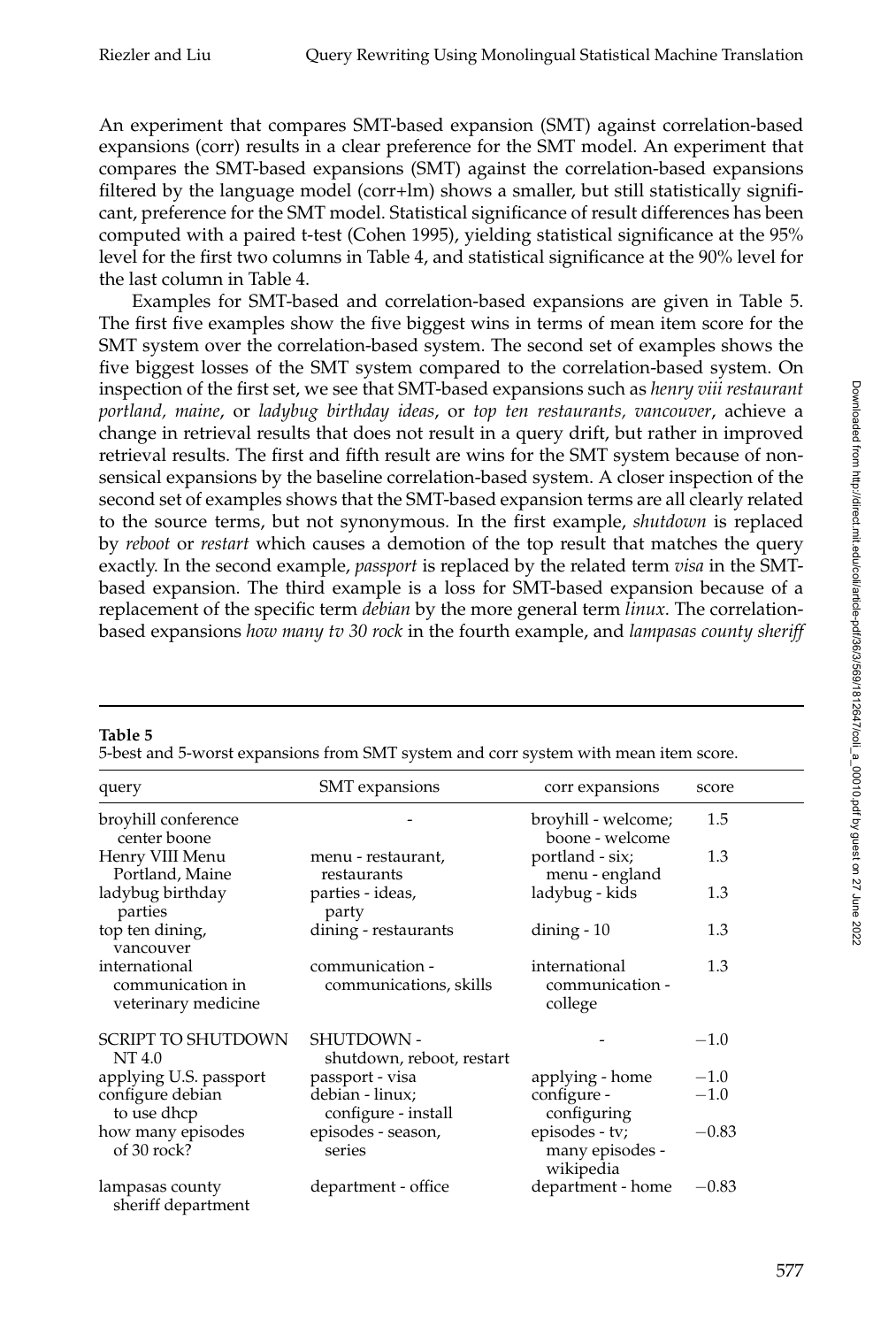*home* in the fifth example directly hit the title of relevant Web pages, while the SMTbased expansion terms do not improve retrieval results. However, even from these negative examples it becomes apparent that the SMT-based expansion terms are clearly related to the query terms, and for a majority of cases this has a positive effect. In contrast, the terms introduced by the correlation-based system are either only vaguely related or noise.

Similar results are shown in Table 6 where the five best and five worst examples for the comparison of the SMT model with the corr+lm model are listed. The wins for the SMT system are achieved by synonymous or closely related terms (*make - build, create; layouts - backgrounds; contractor - contractors*) or terms that properly disambiguate ambiguous query terms: For example, the term *vet* in the query *dr. tim hammond, vet* is expanded by the appropriate term *veterinarian* in the SMT-based expansion, whereas the correlation-based expansion to *vets* does not match the query context. The losses of the SMT-based system are due to terms that are only marginally related. Furthermore, the expansions of the correlation-based model are greatly improved by language model filtering. This can be seen more clearly in Table 7, which shows the five best and worst results from the comparison of correlation-based models with and without language model filtering. Here the wins by the filtered model are due to filtering non-sensical expansions or too general expansions by the unfiltered correlation-based model rather than promoting new useful expansions.

We attribute the experimental result of a significant preference for SMT-based expansions over correlation-based expansions to the fruitful combination of translation model and language model provided by the SMT system. The SMT approach can be viewed as a combined system that proposes already reasonable candidate expansions via the translation model, and filters them by the language model. We may find a certain amount of non-sensical expansion candidates at the phrase translation level of the SMT system. However, a comparison with unfiltered correlation-based expansions shows that the candidate pool of phrase translations of the SMT model is of higher quality, yielding overall better results after language model filtering. This can be seen

#### **Table 6**

5-best and 5-worst expansions from SMT system and corr+lm system with mean item score.

| query                                      | SMT expansions                              | corr+lm expansions              | score  |
|--------------------------------------------|---------------------------------------------|---------------------------------|--------|
| how to make bombs                          | make - build, create                        | make - book                     | 1.5    |
| dominion power va                          |                                             | dominion - virginia             | 1.3    |
| purple myspace<br>layouts                  | layouts - backgrounds                       | purple - free<br>myspace - free | 1.167  |
| dr. tim hammond, vet                       | vet - veterinarian,<br>veterinary, hospital | vet - vets                      | 1.167  |
| tci general contractor                     | contractor - contractors                    |                                 | 1.167  |
| health effects of<br>drinking too much tea | tea - coffee                                |                                 | $-1.5$ |
| tomahawk wis<br>bike rally                 |                                             | wis - wisconsin                 | $-1.0$ |
| apprentice tv show                         |                                             | ty - com                        | $-1.0$ |
| super nes roms                             | roms - emulator                             | nes - nintendo                  | $-1.0$ |
| family guy<br>clips hitler                 | family - genealogy                          | clips - video                   | $-1.0$ |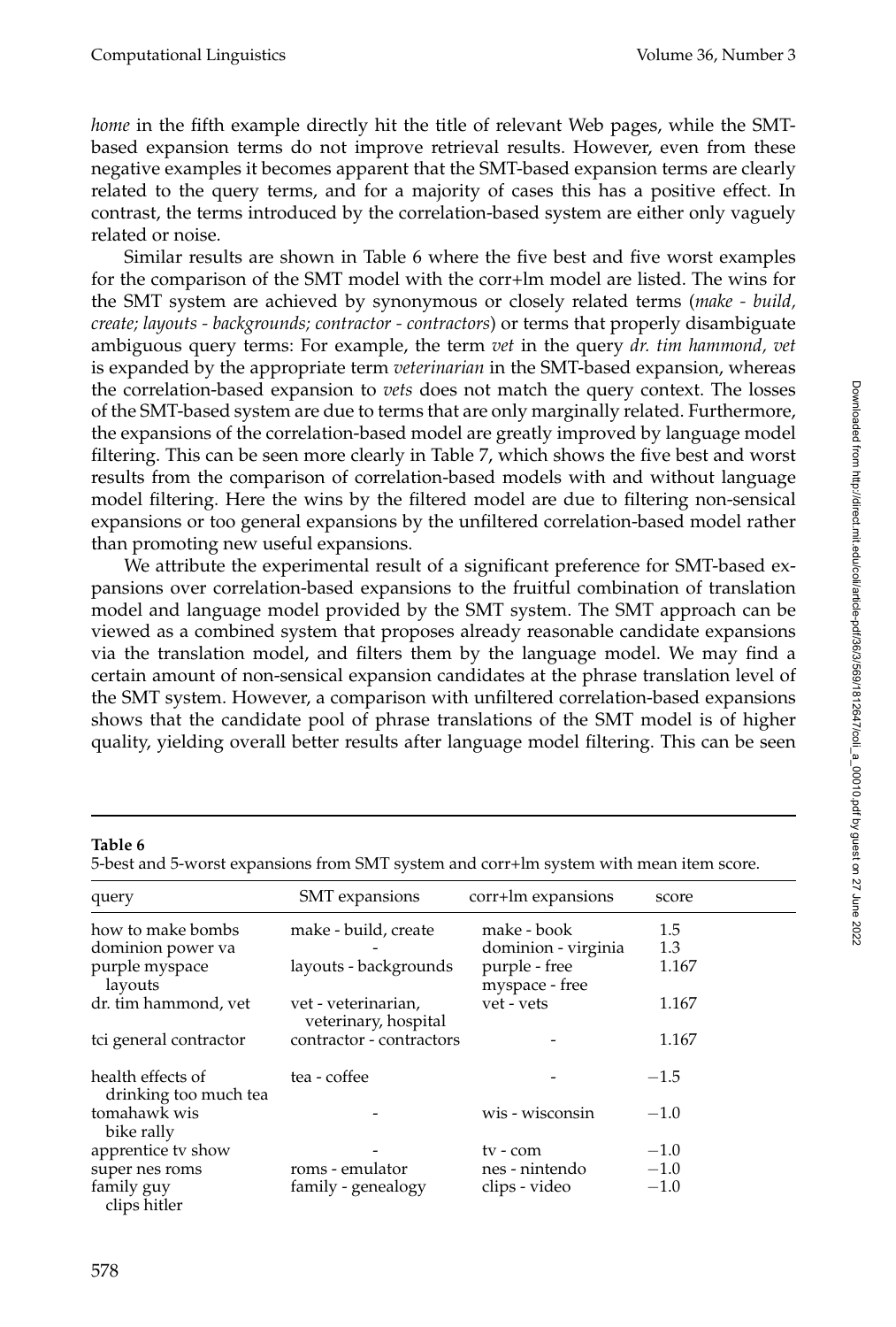#### **Table 7**

5-best and 5-worst expansions from corr system and corr+lm system with mean item score.

| query                                 | corr+lm expansions       | corr expansions                                   | score    |
|---------------------------------------|--------------------------|---------------------------------------------------|----------|
| outer cape<br>health services         |                          | cape - home;<br>health - home;<br>services - home | 1.5      |
| Henry VII Menu<br>Portland, Maine     |                          | menu - england;<br>portland - six                 | 1.5      |
| easing to relieve<br>gallbladder pain | gallbladder - gallstone  | gallbladder - disease,<br>gallstones, gallstone   | 1.333    |
| guardian angel picture                |                          | picture - lyrics                                  | 1.333    |
| view full episodes<br>of naruto       | episodes - watch         | naruto - tv                                       | 1.333    |
| iditarod 2007 schedule                | iditarod 2007 - race     |                                                   | $-1.5$   |
| 40 inches plus                        | inches plus - review     | inches - calculator                               | $-1.333$ |
| Lovell sisters review                 | lovell sisters - website |                                                   | $-1.333$ |
| smartparts ion Review                 | smartparts ion - reviews | review - pbreview                                 | $-1.167$ |
| canon eos rebel<br>$xt$ slr + epinion | epinion - com            |                                                   | $-1.167$ |

from inspecting Table 8 which shows the most probable phrase translations that are applicable to the queries *herbs for chronic constipation* and *herbs for mexican cooking*. The phrase tables include identity translations and closely related terms as most probable translations for nearly every phrase. However, they also clearly include noisy and nonrelated terms. Thus an extraction of expansion terms from the phrase table alone would not allow the choice of the appropriate term for the given query context. This can be attained by combining the phrase translations with a language model: As shown in Table 3, the 5-best translations of the full queries attain a proper disambiguation of the senses of *herbs* by replacing the term with *remedies*, *medicine*, and *supplements* for the first

#### **Table 8**

Phrase translations for source strings *herbs for chronic constipation* and *herbs for mexican cooking*.

| herbs<br>herbs for       | herbs, herbal, medicinal, spices, supplements, remedies<br>herbs for, herbs, herbs and, with herbs |
|--------------------------|----------------------------------------------------------------------------------------------------|
| herbs for chronic        | herbs for chronic, and herbs for chronic, herbs for                                                |
| for chronic              | for chronic, chronic, of chronic                                                                   |
| for chronic constipation | for chronic constipation, chronic constipation, for constipation                                   |
| chronic                  | chronic, acute, patients, treatment                                                                |
| chronic constipation     | chronic constipation, of chronic constipation,<br>with chronic constipation                        |
| constipation             | constipation, bowel, common, symptoms                                                              |
| for mexican              | for mexican, mexican, the mexican, of mexican                                                      |
| for mexican cooking      | mexican food, mexican food and, mexican glossary                                                   |
| mexican                  | mexican, mexico, the mexican                                                                       |
| mexican cooking          | mexican cooking, mexican food, mexican, cooking                                                    |
| cooking                  | cooking, culinary, recipes, cook, food, recipe                                                     |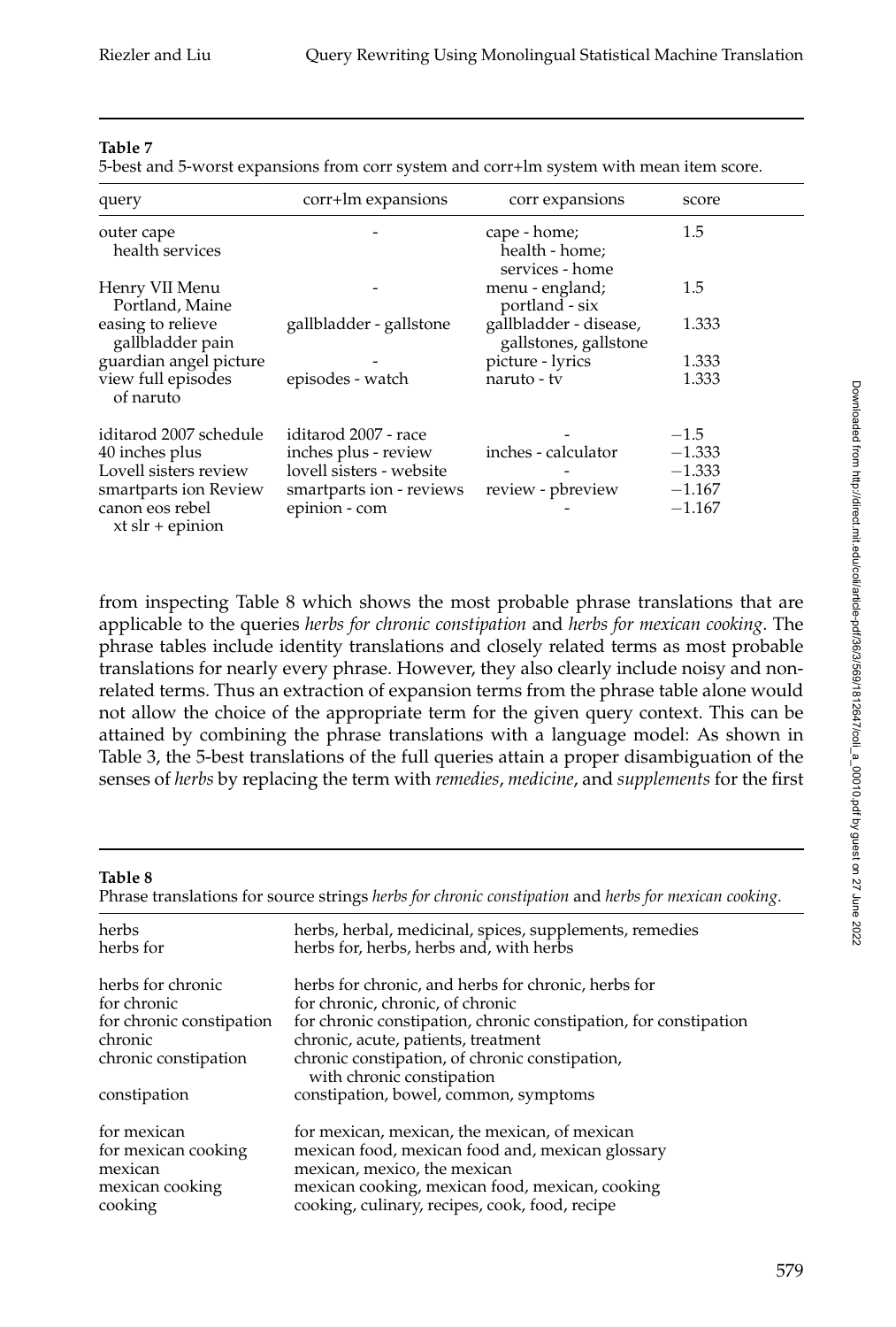### **Table 9**

Correlation-based expansions for queries *herbs for chronic constipation* and *herbs for mexican cooking*.

| query terms                                                                          |                                                                | $n$ -best expansions                                             |                                                     |  |
|--------------------------------------------------------------------------------------|----------------------------------------------------------------|------------------------------------------------------------------|-----------------------------------------------------|--|
| herbs<br>chronic<br>constipation<br>herbs for<br>for chronic<br>chronic constipation | com<br>interpret<br>interpret<br>medicinal<br>com<br>interpret | treatment<br>treating<br>treating<br>support<br>gold<br>treating | encyclopedia<br>com<br>com<br>women<br>encyclopedia |  |
| herbs<br>mexican<br>cooking<br>herbs for<br>for mexican                              | cooks<br>recipes<br>cooks<br>medicinal<br>cooks                | recipes<br>com<br>recipes<br>women<br>com                        | com<br>cooks<br>com<br>support<br>allrecipes        |  |

query, and with *spices* for the second query. Table 9 shows the top three correlationbased expansion terms assigned to unigrams and bigrams in the queries *herbs for chronic constipation* and *herbs for mexican cooking*. Expansion terms are chosen by overall highest weight and shown in **boldface**. Relevant expansion terms such as *treatment* or *recipes* that would disambiguate the meaning of *herbs* are in fact in the candidate list; however, the cohesion score promotes general terms such as *interpret* or *com* as best whole-query expansions. Although language model filtering greatly improves the quality of correlation-based expansions, overall the combination of phrase translations and language model produces better results than the combination of correlation-based expansions and language model. This is confirmed by the pairwise comparison of the SMT and corr+lm systems shown in Table 4.

# **6. Conclusion**

We presented a view of the term mismatch problem between queries and Web documents as a problem of translating from a source language of user queries to a target language of Web documents. We showed that a state-of-the-art SMT model can be applied to parallel data of user queries and snippets for clicked Web documents, and showed improvements over state-of-the-art probabilistic query expansion. Our experimental evaluation showed firstly that state-of-the-art SMT is robust and flexible enough to capture the peculiarities of query–snippet translation, thus questioning the need for special-purpose models to control noisy translations as suggested by Lee et al. (2008). Furthermore, we showed that the combination of translation model and language model significantly outperforms the combination of correlation-based model and language model. We chose to take advantage of the access the google.com search engine to evaluate the query rewrite systems by query expansion embedded in a real-word search task. Although this conforms with recent appeals for more extrinsic evaluations (Belz 2009), it decreases the reproducability of the evaluation experiment.

In future work, we hope to apply SMT-based rewriting to other rewriting tasks such as query suggestions. Also, we hope that our successful application of SMT to query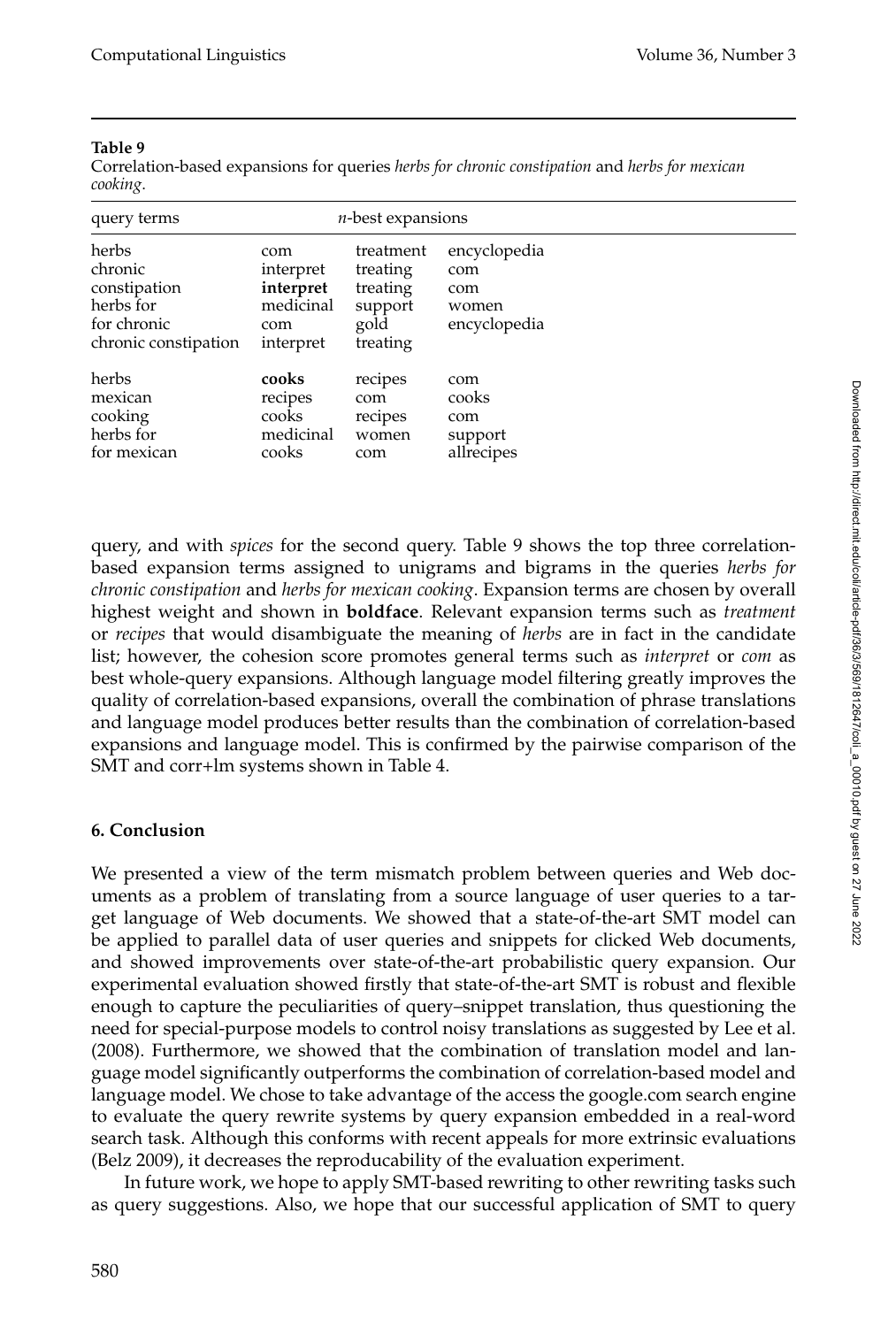expansion might serve as an example and perhaps open the doors for new applications and extrinsic evaluations of related NLP approaches such as paraphrasing.

# **References**

- Baeza-Yates, Ricardo and Alessandro Tiberi. 2007. Extracting semantic relations from query logs. In *Proceedings of the 13th ACM SIGKDD Conference on Knowledge Discovery and Data Mining (KDD'07)*, San Jose, CA, pages 76–85.
- Bannard, Colin and Chris Callison-Burch. 2005. Paraphrasing with bilingual parallel corpora. In *Proceedings of the 43rd Annual Meeting of the Association for Computational Linguistics (ACL'05)*, Ann Arbor, MI, pages 597–604.
- Beeferman, Doug and Adam Berger. 2000. Agglomerative clustering of a search engine query log. In *Proceedings of the 6th ACM SIGKDD International Conference on Knowledge Discovery and Data Mining (KDD'00)*, Boston, MA, pages 407-416.
- Belz, Anja. 2009. That's nice ... what can you do with it? *Computational Linguistics*, 35(1):111–118.
- Berger, Adam and John Lafferty. 1999. Information retrieval as statistical translation. In *Proceedings of the 22nd ACM SIGIR Conference on Research and Development in Information Retrieval (SIGIR'99)*, Berkeley, CA, pages 222-229.
- Berger, Adam L., Rich Caruana, David Cohn, Dayne Freitag, and Vibhu Mittal. 2000. Bridging the lexical chasm: Statistical approaches to answer-finding. In *Proceedings of the 23rd ACM SIGIR Conference on Research and Development in Information Retrieval (SIGIR'00)*, Athens, Greece, 192–199.
- Brants, Thorsten, Ashok C. Popat, Peng Xu, Franz J. Och, and Jeffrey Dean. 2007. Large language models in machine translation. In *Proceedings of the Conference on Empirical Methods in Natural Language Processing (EMNLP'07)*, Prague Czech Republic, pages 858–867.
- Brown, Peter F., Stephen A. Della Pietra, Vincent J. Della Pietra, and Robert L. Mercer. 1993. The mathematics of statistical machine translation: Parameter estimation. *Computational Linguistics*, 19(2):263–311.
- Cohen, Paul R. 1995. *Empirical Methods for Artificial Intelligence*. The MIT Press, Cambridge, MA.
- Cui, Hang, Ji-Rong Wen, Jian-Yun Nie, and Wei-Ying Ma. 2002. Probabilistic query expansion using query logs. In *Proceedings of the 11th International*

*World Wide Web conference (WWW'02)*, Honolulu, HI, pages 325–332.

- Echihabi, Abdessamad and Daniel Marcu. 2003. A noisy-channel approach to question answering. In *Proceedings of the 41st Annual Meeting of the Association for Computational Linguistics (ACL'03)*, Sapporo, Japan, pages 16–23.
- Fitzpatrick, Larry and Mei Dent. 1997. Automatic feedback using past queries: Social searching? In *Proceedings of the 20th Annual International ACM SIGIR Conference on Research and Development in Information Retrieval (SIGIR'97)*, Philadelphia, PA, pages 306–313.
- Fonseca, Bruno M., Paulo Golgher, Bruno Possas, Berthier Ribeiro-Neto, and Nivio Ziviani. 2005. Concept-based interactive query expansion. In *Proceedings of the 14th Conference on Information and Knowledge Management (CIKM'05)*, Bremen, Germany, pages 696–703.
- Huang, Chien-Kang, Lee-Feng Chien, and Yen-Jen Oyang. 2003. Relevant term suggestion in interactive Web search based on contextual information in query session logs. *Journal of the American Society for Information Science and Technology*, 54(7):638–649.
- Jones, Rosie, Benjamin Rey, Omid Madani, and Wiley Greiner. 2006. Generating query substitutions. In *Proceedings of the 15th International World Wide Web conference (WWW'06)*, Edinburgh, Scotland, pages 387–396.
- Lee, Jung-Tae, Sang-Bum Kim, Young-In Song, and Hae-Chang Rim. 2008. Bridging lexical gaps between queries and questions on large online QA collections with compact translation models. In *Proceedings of the Conference on Empirical Methods in Natural Language Processing (EMNLP'08)*, Honolulu, HI, pages 410–418.
- Och, Franz Josef and Hermann Ney. 2004. The alignment template approach to statistical machine translation. *Computational Linguistics*, 30(4):417–449.
- Quirk, Chris, Chris Brockett, and William Dolan. 2004. Monolingual machine translation for paraphrase generation. In *Proceedings of the 42nd Annual Meeting of the Association for Computational Linguistics (ACL'04)*, Barcelona, Spain, pages 142–149.
- Raghavan, Vijay V. and Hayri Sever. 1995. On the reuse of past optimal queries. In *Proceedings of the 18th Annual International*